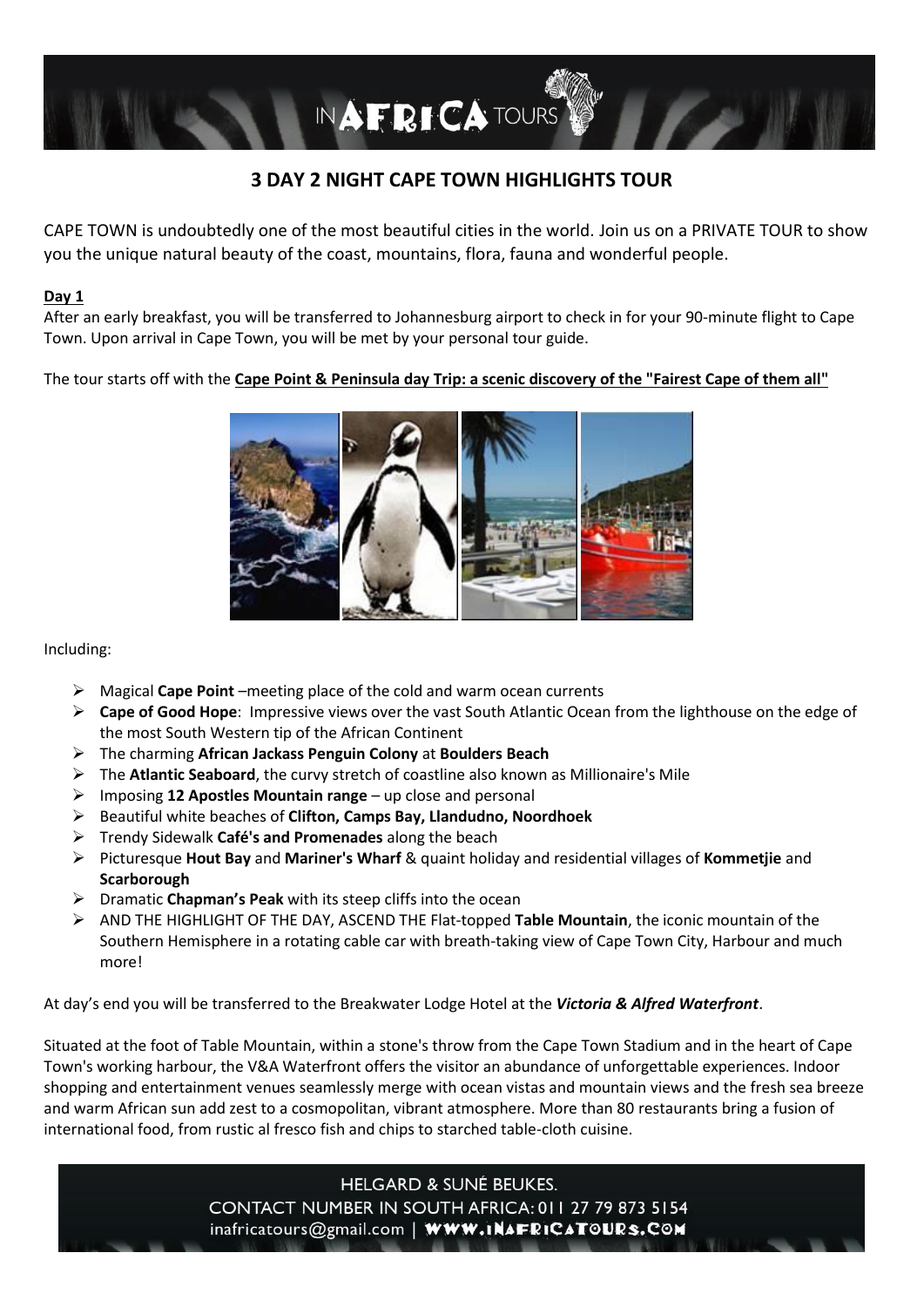

**NOTE:** Breakfast is included in your stay at the Breakwater lodge and lunch is included on the day trips. Dinner is for your own account and you are free to explore the many restaurants of the Waterfront or for a quiet night in, the Breakwater lodge does have its own restaurant.

## **Day 2**

After an early breakfast, your guide will meet you for the **Cape Coast and Winelands Countryside Day Trip**:



This day trip will be customised according to your interests with a combination of exploring the beautiful seaside villages and wine tasting at the famous South African Vineyards and Winelands.

**Explore Hermanus**, which is situated on a narrow coastal plain surrounding Walker Bay, nestled between an incandescent mountain range and the spectacular Atlantic Ocean. It was voted Town of the Year in the Western Cape in 2008 and is also "famous" for its clean "champagne air", pristine Blue Flag **beaches** charming village **shops and crafts.**  This area is also considered the Whale Capital of the world". Hermanus provides the best land-based whale watching spot in the world and the intelligent gentle Southern Right Whales, as large as 10 elephants, can be seen up to 20 meters from the rocky shores, but only during whale season which stretches from July to November each year.

**Wine tasting**, winery and vineyard tours at several Wineries in **Walker Bay**

- ➢ Hamilton Russell Vineyards, the most Southernly wine estate in Africa and the closest to the sea. This boutique winery specializes in producing highly individual, terroir driven Pinot Noir and Chardonnay, which are widely regarded as the best in South Africa and among the best in the World.
- ➢ Beaumont Winery, a rustic and quaint winery which are highly recommended
- $\triangleright$  Bouchard Finlayson boutique winery with its excellent wines and beautiful views

You will be returned at day's end to your hotel at the Waterfront.

#### **Day 3**

After an early breakfast, you can explore the Waterfront at day time for some shopping before guide meets you for your transfer back to Cape Town Airport. Here you will catch your flight back to Johannesburg at around mid-day.

# **TOTAL PRICE PER PERSON \$1000 per person sharing**

**HELGARD & SUNÉ BEUKES.** CONTACT NUMBER IN SOUTH AFRICA: 011 27 79 873 5154 inafricatours@gmail.com | WWW.INAFRICATOURS.COM